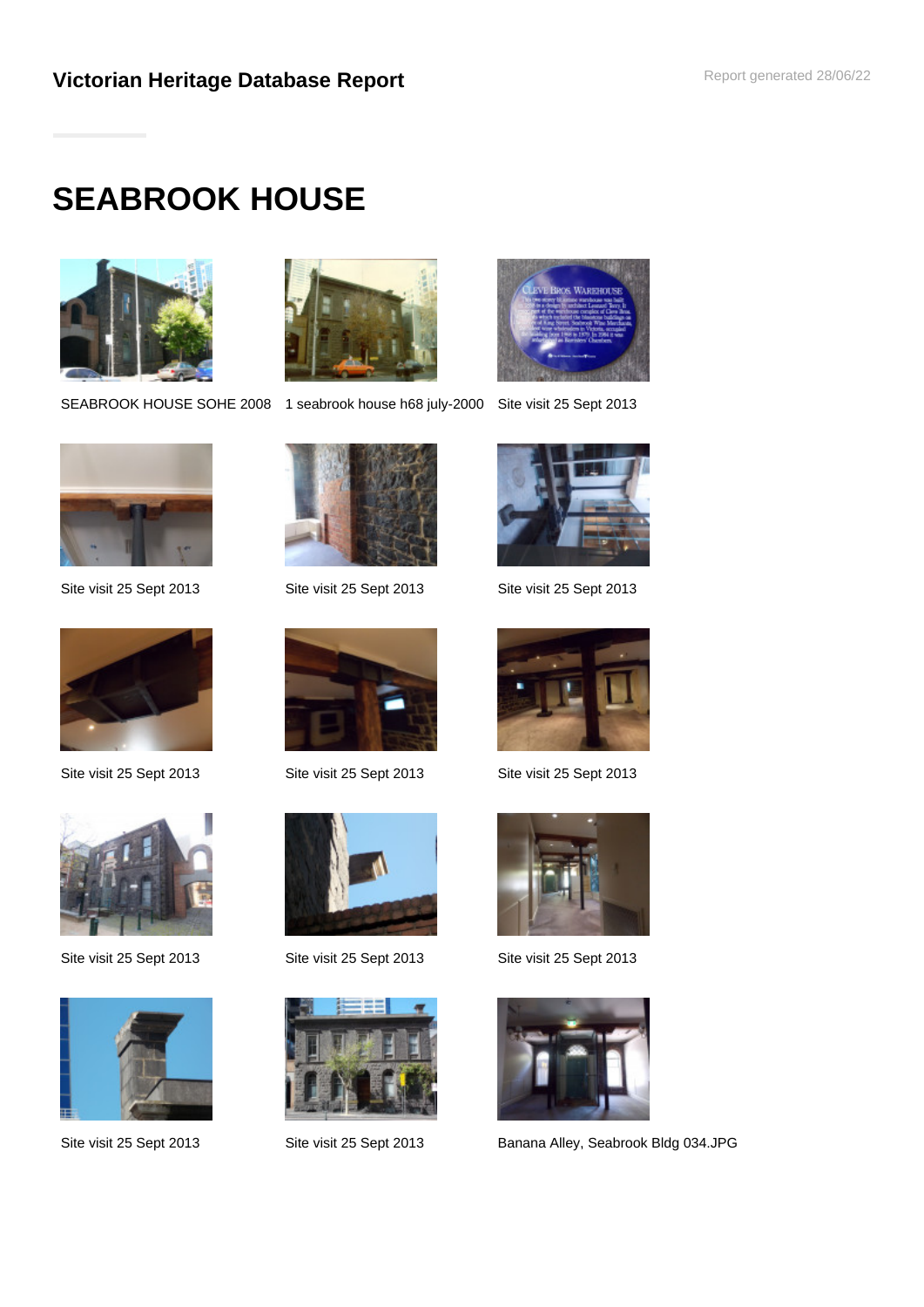

seabrook house h68-extent of registration august 2000



Seabrook House Plan

#### **Location**

573-577 LONSDALE STREET MELBOURNE, Melbourne City

# **Municipality**

MELBOURNE CITY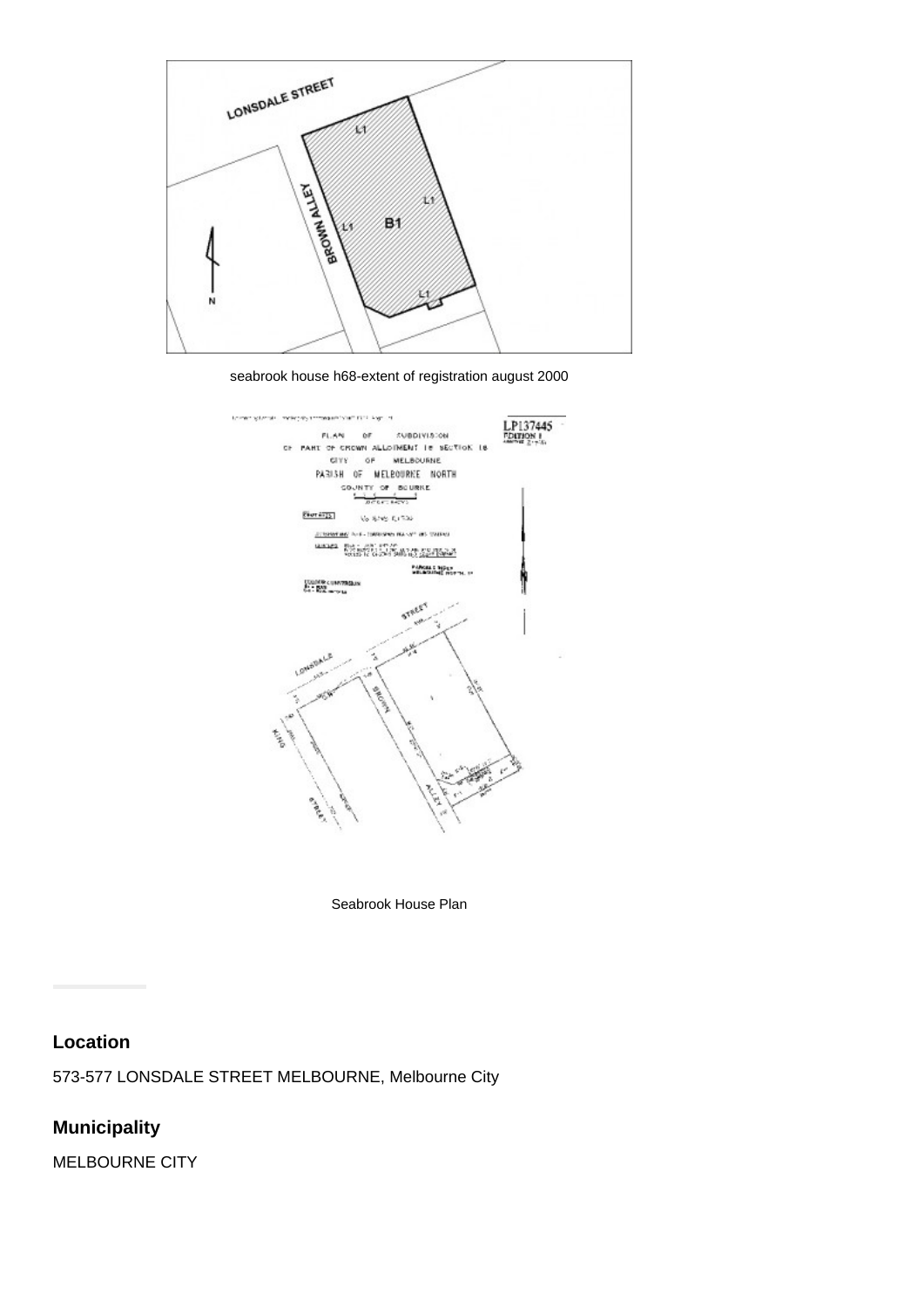## **Level of significance**

Registered

### **Victorian Heritage Register (VHR) Number**

H0068

#### **Heritage Overlay Numbers**

HO721

### **VHR Registration**

October 9, 1974

#### **Amendment to Registration**

October 19, 2000

## **Heritage Listing**

Victorian Heritage Register

**Statement of Significance**

Last updated on - February 24, 2000

What is significant?

The land now partly occupied by Seabrook House was bought by D H Cleve in April 1855 from John McKenzie for 1000 pounds. In May 1858 Leonard Terry tendered for the erection of a bluestone store in Lonsdale Street for Cleve Bros. & Co. Terry adopted the palazzo style for his design, a style that was usual for warehouses of the period in Melbourne.

Seabrook House is a three storey bluestone warehouse, including basement, with a hipped roof covered with corrugated galvanised iron. It is rectangular in plan, except for a chamfered treatment to the south-east corner. Seabrook House has a frontage of approximately 15 metres and a depth of approximately 27 metres. The building stands with laneways to both sides and an open courtyard space to the rear. The laneway to the east was formally occupied by a building, the removal of which caused some damage to the cornice of Seabrook House.

The bluestone walls, set in lime mortar, are approximately 600mm thick. The ground floor walls are of coursed, quarry-faced masonry, contrasting to the smaller, dressed blocks with rusticated quoins at first floor level. There is a variety of richly detailed dressed finishes to the bluestone on the Lonsdale Street facade.

There have been considerable alterations to the rear openings of the building.

There are no internal structural walls. The ground floor and roof structure is supported by square section timber posts with massive cast iron shoes carrying timber beams. The posts in the basement sit on basalt footings. The first floor is carried by cast iron columns, 170mm in diameter. The roof trusses are no longer exposed but are boxed in. Modern lightweight partitioning has created a number of office spaces.

How is it significant?

Seabrooke House is of historical and architectural significance to the State of Victoria.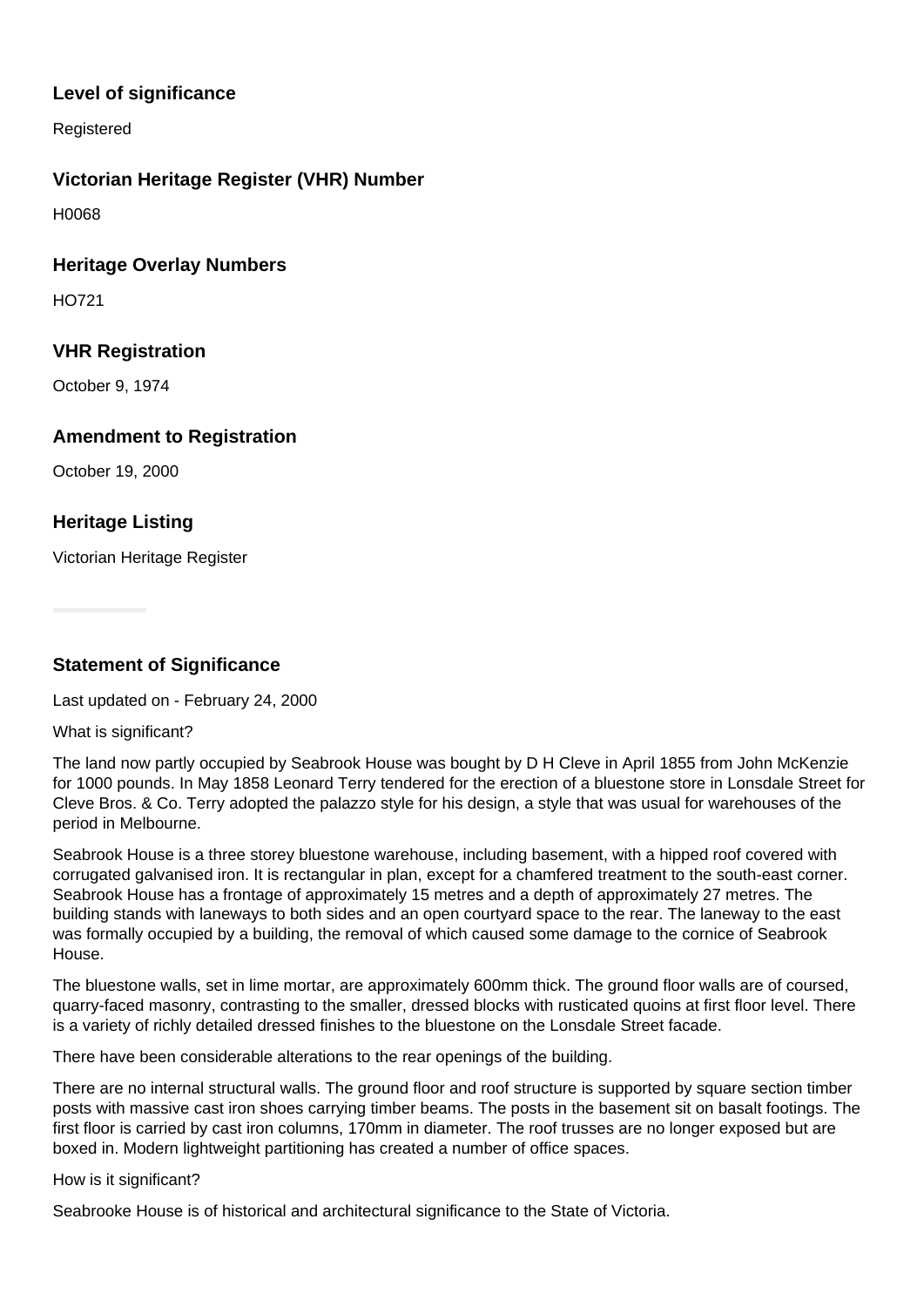#### Why is it significant?

Seabrook House is historically significant as an intact example of the palazzo style of warehouse. Palazzo style warehouses were typified by their large windows, rusticated quoins and projecting cornices. The style of architecture, which alludes to imposing Italian palazzos, and the fine decorative execution of the bluestone, demonstrates the wealth and prestige of Cleve Bros. and their peers in the rapid economic expansion in 1850s Victoria. This is one of the oldest and finest bluestone warehouses in the city and forms part of a streetscape of warehouses with the neighbouring Blight's Stores.

Seabrooke House is architecturally significant as a fine early example of the personal style of noted architect Leonard Terry. Terry particularly favoured the palazzo style and developed his ideas later in his many bank buildings.

#### **Permit Exemptions**

<span class="c1">General Conditions:<br /> 1. All exempted alterations are to be planned and carried out in a manner which prevents damage to the fabric of the registered place or object. < br /> 2. Should it become apparent during further inspection or the carrying out of alterations that original or previously hidden or inaccessible details of the place or object are revealed which relate to the significance of the place or object, then the exemption covering such alteration shall cease and the Executive Director shall be notified as soon as possible.<br /> 3. If there is a conservation policy and plan approved by the Executive Director, all works shall be in accordance with it.  $\langle$ br  $/$  4. Nothing in this declaration prevents the Executive Director from amending or rescinding all or any of the permit exemptions.<br />> <br />> Nothing in this declaration exempts owners or their agents from the responsibility to seek relevant planning or building permits from the responsible authority where applicable.<br /> <br />> Exterior<br />  $\prime$  \* Minor repairs and maintenance which replace like with like.<br />  $\prime$  \* Installation and removal, contained to existing areas such as the roof or the rear of the building, of extraneous items such as lighting, air conditioners, pipe work, ducting, wiring, antennae, aerials etc, and making good.<br />  $\langle$ br  $/$ > Interior $\langle$ br  $/$ >  $*$  Alterations to internal lightweight partitions providing there is no damage to the bluestone fabric and providing the cast iron columns and timber posts remain exposed.<br />
thetar existing factorial of existing bathrooms, toilets and or en suites including removal, installation or replacement of sanitary fixtures and associated piping, mirrors, wall and floor coverings.<br />  $\ge$  \* Removal or replacement of existing kitchen benches and fixtures including sinks, stoves, ovens, refrigerators, dishwashers etc and associated plumbing and wiring.<br /> \* Installation, removal or replacement of smoke detectors.</span>

| <b>Construction dates</b>                 | 1854,           |
|-------------------------------------------|-----------------|
| Architect/Designer                        | Terry, Leonard, |
| Heritage Act Categories Registered place, |                 |
| <b>Hermes Number</b>                      | 777             |
| <b>Property Number</b>                    |                 |

### **History**

<span class="c1">The land now partly occupied by Seabrook House was bought by D H Cleve in April 1855 from John McKenzie for 1000 pounds (Historical and Architectural Study of the CBD, Area 2, September 1976). Leonard Terry tendered in May 1858 for the erection of a bluestone store in Lonsdale Street for Cleve Bros. & amp; Co (Argus 24 May 1858, p7).  $\langle$  br  $/$   $>$   $\langle$  The warehouse was a place to keep the goods safe from the weather as well as safe from prying hands. The bonded warehouse was the place where dutiable imported goods were kept in bond until the importer paid his customs duty. Palazzo style warehouses were built in Manchester in the 1840s, and were typified by their large windows, rusticated quoins and projecting cornices. Early examples were compared to the gentleman's clubs of Pall Mall, styled by Charles Barry's in the manner of the Renaissance Revival (Industrial England, M Stratton & amp; B Trinder, London 1997 p.100).<br />> <br />
In